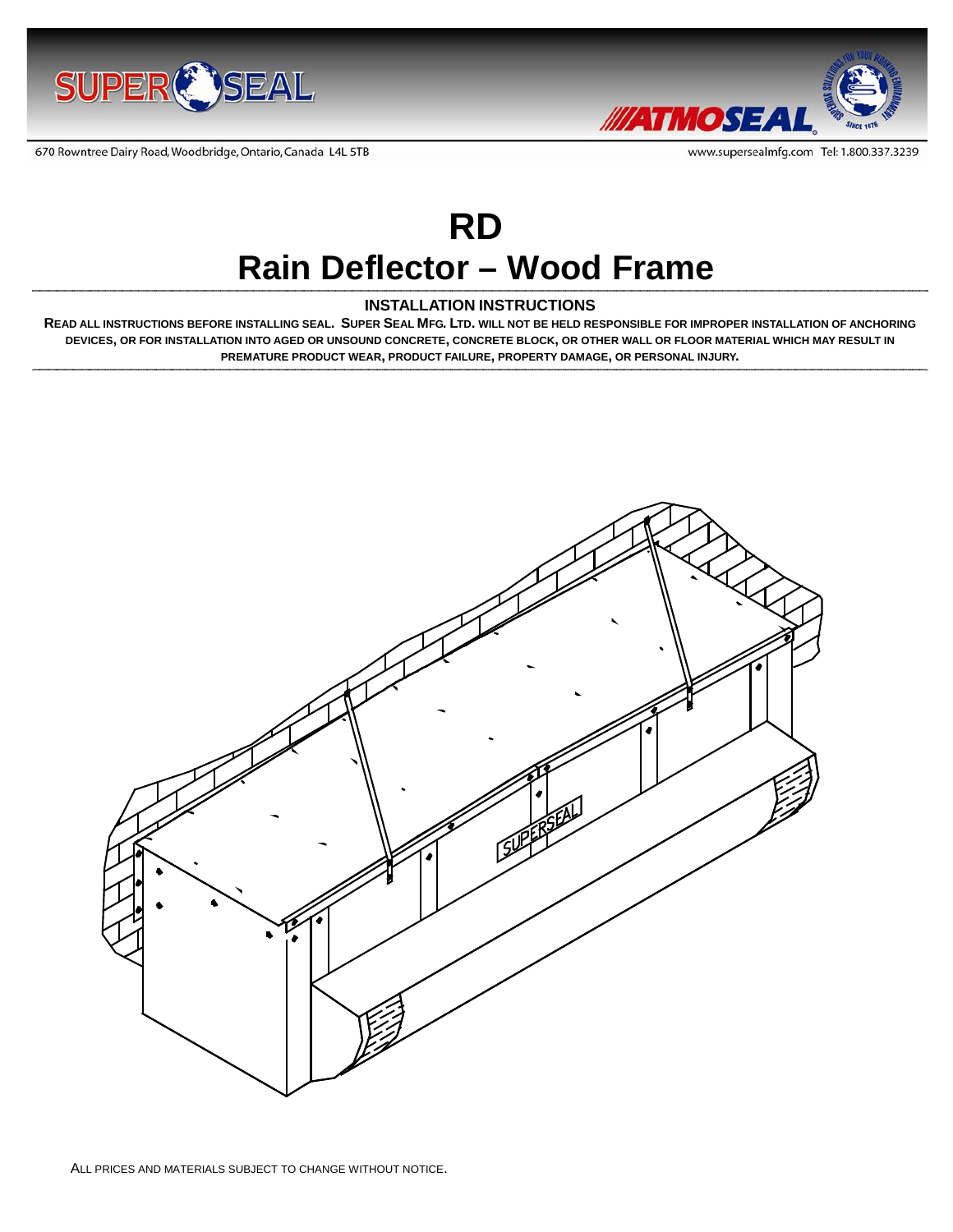



www.supersealmfg.com Tel: 1.800.337.3239

670 Rowntree Dairy Road, Woodbridge, Ontario, Canada L4L 5TB

#### **Components List**

| No. | <b>Description</b>                |  |  |  |
|-----|-----------------------------------|--|--|--|
|     | Header Canopy C/W Angle Trim      |  |  |  |
|     | Rain Deflector Curtain            |  |  |  |
| 3   | Side Curtain                      |  |  |  |
|     | <b>Canopy Support Straps</b>      |  |  |  |
| ΩR  |                                   |  |  |  |
|     | Side Support Arms (If Applicable) |  |  |  |

## **Hardware Supplied List**

| No.            | <b>Description</b>                | Qty. |
|----------------|-----------------------------------|------|
| 1              | 3/8"x1-7/8" Sleeve Anchor         | 6    |
| $\overline{2}$ | 3/8"x3" Sleeve Anchors            | 4    |
| 3              | #14x1-1/2" Flat Quad Screws       | 20   |
| 4              | 3/8" Washer                       | 20   |
| 5              | 1/4"x3/4" Hex Head Tek Screw-Zinc | 10   |
| 6              | $\frac{1}{4}$ " B.S. Washer       | 10   |
| 7              | 1-1/2" Roofing Nails              | 6    |
| 8              | Installation Instructions         |      |

### If Canopy Support Straps Are used **If Side Support Arms Are Used**

| No. | <b>Description</b>          | Qty.           |           | No.             | <b>Description</b>           | Qty. |
|-----|-----------------------------|----------------|-----------|-----------------|------------------------------|------|
| 8a  | 3/8"x1-7/8" Sleeve Anchor   | $\overline{2}$ |           | 8b              | 5/16" (18) x 1-3/4" Hex Bolt | 4    |
| 9a  | #14x1-1/2" Flat Quad Screws | 4              | <b>OR</b> | 9b              | 3/8" B.S. Washer             | 4    |
| 9c  | 3/8" B.S. Washer            | 4              |           | 10 <sub>b</sub> | 5/16" (18) Hex Nut           |      |
|     |                             |                |           | 11 <sub>b</sub> | 5/16" Lock Washer            | 4    |
|     |                             |                |           | 12 <sub>b</sub> | 3/8"x1-7/8" Sleeve Anchor    |      |

| No.             | <b>Description</b>           | Qtv. |
|-----------------|------------------------------|------|
| 8b              | 5/16" (18) x 1-3/4" Hex Bolt |      |
| 9 <sub>b</sub>  | 3/8" B.S. Washer             | 4    |
| 10 <sub>b</sub> | 5/16" (18) Hex Nut           | 4    |
| 11b             | 5/16" Lock Washer            | 4    |
| 12b             | 3/8"x1-7/8" Sleeve Anchor    | 4    |

#### **Recommended Tools List (Typical Masonry Wall)**

| No. | <b>Description</b>            | Qtv. |
|-----|-------------------------------|------|
|     | Tape Measure                  |      |
| 2   | Level                         |      |
| 3   | <b>Pencil or Marker</b>       |      |
| 4   | Square                        |      |
| 5   | <b>Power Drill</b>            |      |
| 6   | Caulking-Outdoor Acrylic Tape |      |
|     | Hammer Drill                  |      |
| 8   | Hammer                        |      |
| 9   | Robertson or Philips Driver   |      |
| 10  | 3/8" Masonry Drill Bit        |      |
| 11  | Caulking Gun                  |      |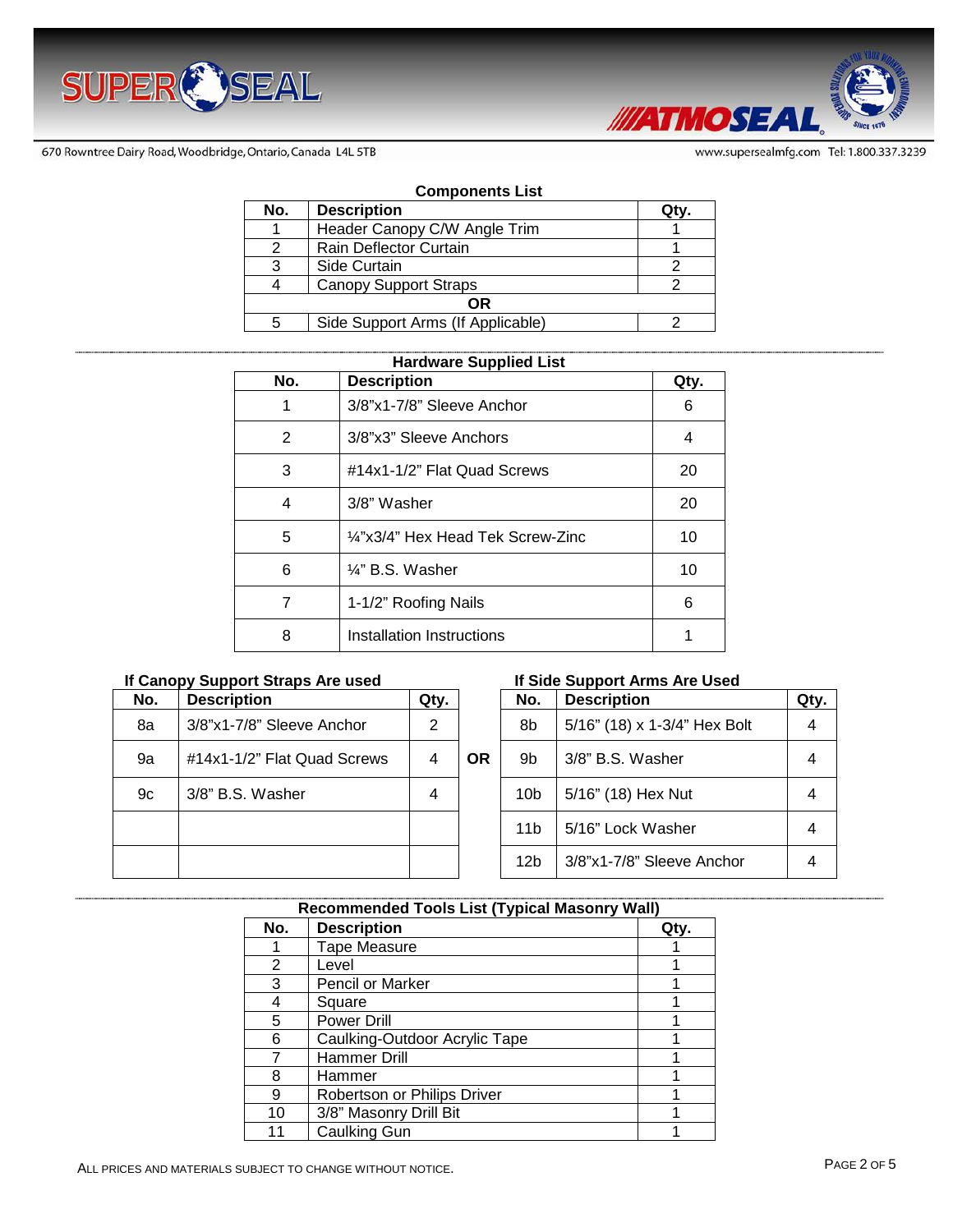



#### **1. CHECK ORDER**

#### **a. Measure door opening width**.

- i. Seal door opening varies according to dimensions of existing door.
- ii. Make sure dimensions match Purchase Order.
- iii. Make sure there is enough space to install. Check for existing:
- iv. dock seals
- v. bollard and obstacles
- vi. lights and conduit

vii. drains

#### **b. Check** *Components List* **and** *Hardware Supplied List* **to make sure all listed are present (Page 2).**

**c. Check** *Recommended Tools List* **and make sure all are available (Page 2).**

#### **d. Determine method of mounting shelter to wall.**

• *Super Seal* supplies 3/8" sleeve anchors with the shelter. **The customer must supply any other mounting hardware.**

#### **Recommended methods for:**

- **A. Concrete block, pre-cast concrete, or brick wall:**  Use 3/8" sleeve anchors (supplied by Super Seal).
- B. **Metal siding:** Use through-bolt fastening (supplied by others). Another alternative is to use wood lags with back plate from inside the building to back of seal.

#### **NOTE: SUPER SEAL IS NOT RESPONSIBLE FOR INSTALLATION AND ANY DAMAGE OR INJURY CAUSED BY INSTALLATION OR THE PRODUCT. SAFE AND PROPER WORK PROCEDURES SHOULD BE FOLLOWED.**

#### **2 MARK CENTERLINE**

#### **a. Finding the center.**

- i. Locate centerline of door opening and mark on dock floor.
- ii. Mark centerline on lintel above door (Fig. 1).
- iii. Measure head frame width and mark.
- iv. Extend line 189" to 190" above finished grade.

#### **b. Determine customer specified height of head frame (Figs. 2 &**

**3).**

- i. Measure rain deflector curtain drop.
- ii. Determine what the highest trailer height will be.
- iii. Curtain should be 4" to 5" lower than highest trailer height.

#### **3. MOUNTING HEAD FRAME**

#### **a. Prepare frame.**

- i. Determine front from back on head frame.
- ii. The front has an angle trim. Remove angle from front edge.

#### **NOTE: DO NOT PUNCTURE OR SCRATCH SIDING. USE A MARKER TO MARK CENTER OF HEAD FRAME.**



**MATMOSEA** 

www.supersealmfg.com Tel: 1.800.337.3239

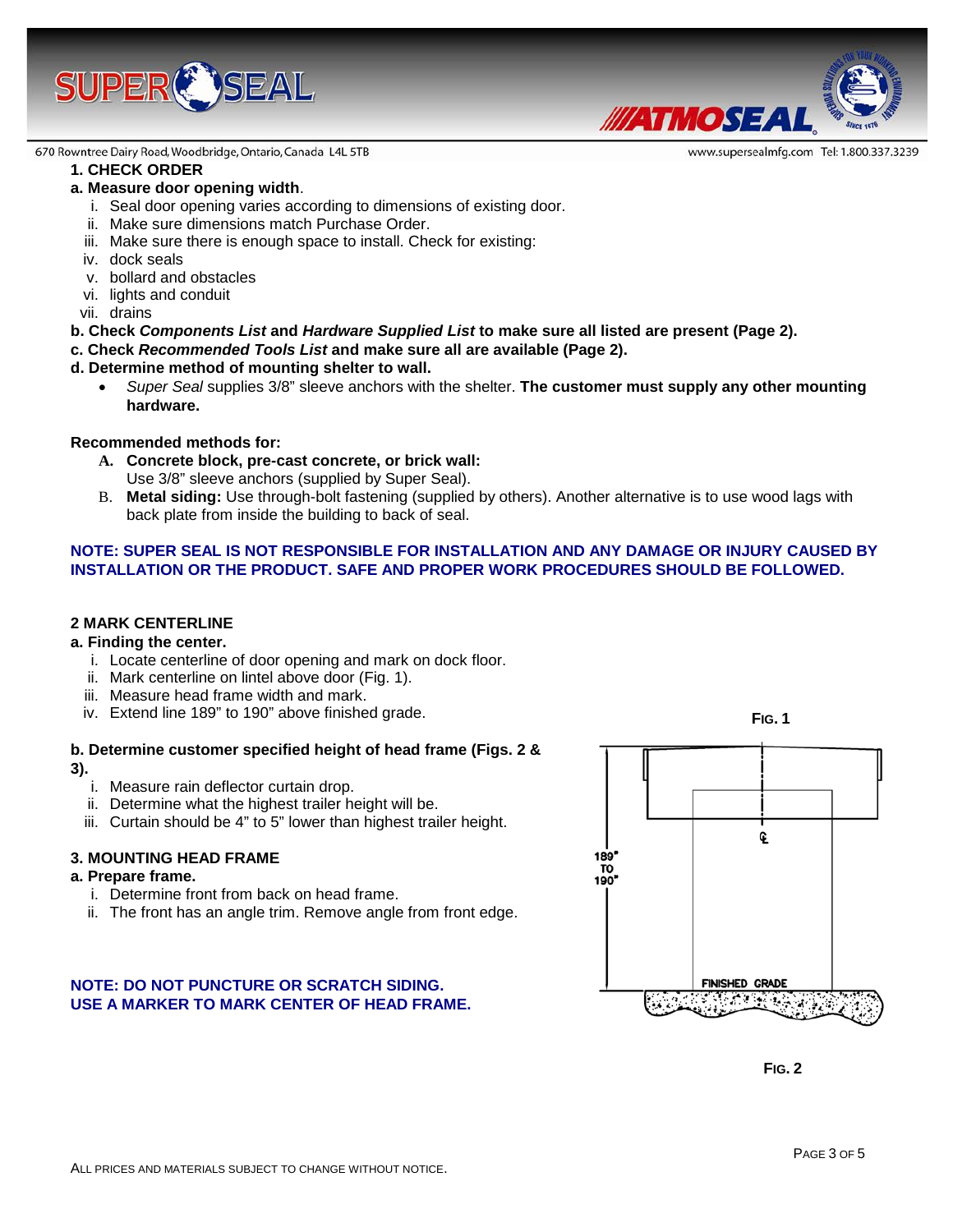



**Fig. 3**

#### **b. Lift head frame above opening.**

#### **NOTE: USE, SAFE APPROPRIATE LIFTING METHOD.**

- i. Place head frame on marks on wall (Fig. 4).
- ii. Position head frame flush to wall.
- iii. Insert 3" Sleeve Anchors through back of head frame back board.
- iv. Insert 1-7/8" Sleeve Anchors or other mounting hardware into holes on the Side Canopy Support.
- v. Tighten and secure.
- vi. Repeat for left and right support brackets.

#### **NOTE: THIS SHELTER MUST BE PLUMB, LEVEL, AND SQUARE IN ORDER TO FUNCTION PROPERLY.**



#### **a. Attach side curtains (Fig. 5).**

Use TEK screws and attach side curtains flush to wall.

#### **b. Position and secure header curtain.**

- i. Logo is on front of header curtain.
- ii. Match top center of header curtain with top of center head frame (Fig. 6).
- iii. Place raw edge flush to frame edge.
- iv. Secure with roofing nails.
- v. Spread rest of header curtain along head frame.
- vi. Keep flush with edge, ensuring a tight fit.



VEI CRO

SIDE

**CURTAIN** 

 $1/4$ " $\times$ 3/4"

**TEK SCREW** 

 $C/W$   $\chi^2$  B.S.

PAGE 4 OF 5



FIG. 5